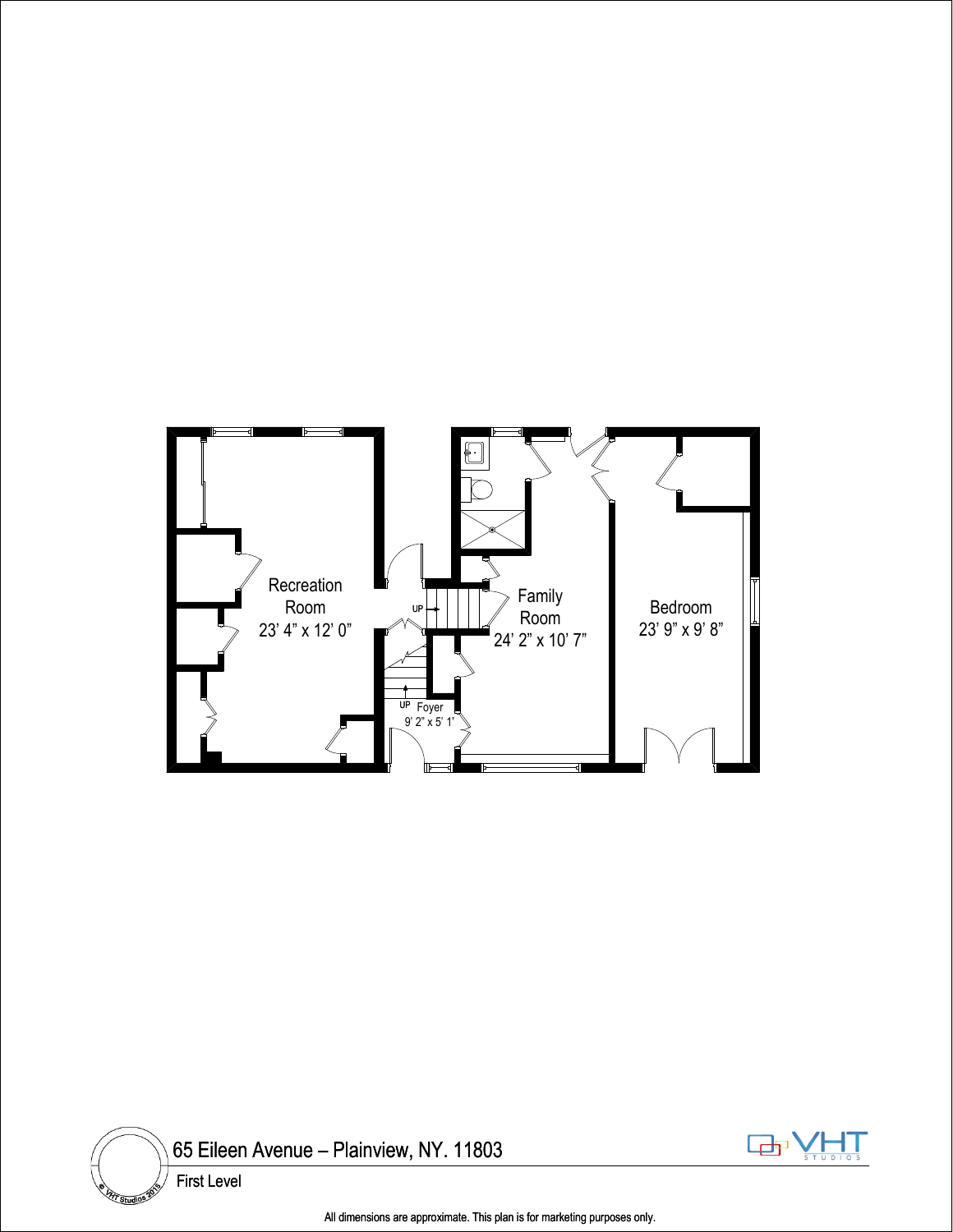





All dimensions are approximate. This plan is for marketing purposes only.